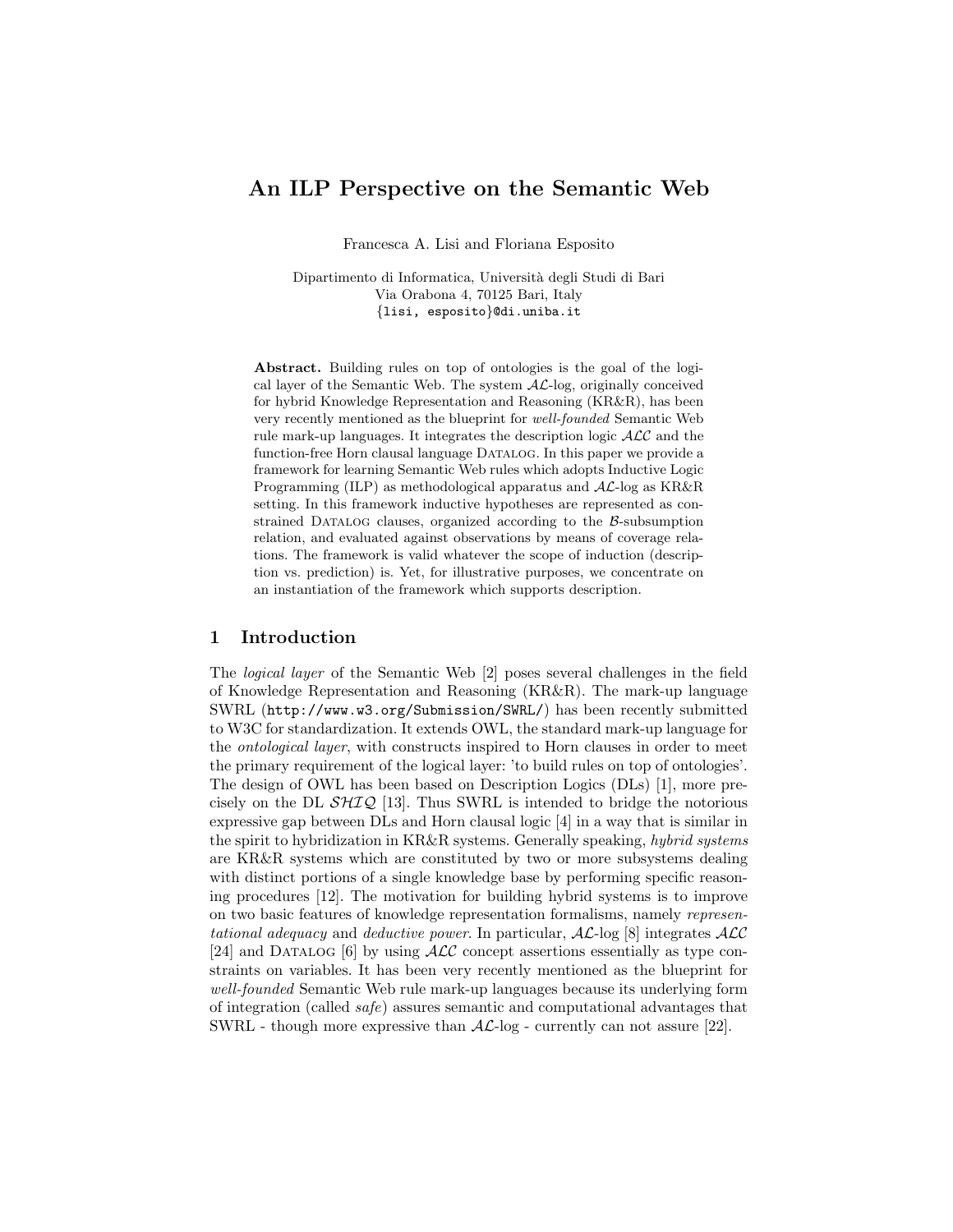Building rules on top of ontologies is a very demanding task also from the viewpoint of Knowledge Acquisition. When performing this task, Semantic Web practitioners could take benefit from the application of Machine Learning methods and techniques. The approach known under the name of Inductive Logic Programming (ILP) seems to be particularly promising due to the common roots with computational logic [9]. ILP has been historically concerned with concept learning from examples and background knowledge within the representation framework of Horn clausal logic and with the aim of prediction. More recently ILP has moved towards either different first-order logic fragments (e.g., DLs) or new learning goals (e.g., description). In this paper we resort to the methodological apparatus of ILP to define a general framework for learning in  $AL$ -log. Inductive hypotheses are represented as constrained DATALOG clauses, organized according to the  $\beta$ -subsumption relation, and evaluated against observations by applying coverage relations that depend on the representation chosen for the observations. The framework proposed is general in the sense that it is valid whatever the scope of induction (description vs. prediction) is. For the sake of illustration we concentrate on an instantiation of the framework which corresponds to the logical setting of characteristic induction from intepretations and is particularly suitable for descriptive data mining tasks such as frequent pattern discovery (and its variants) [7].

The paper is organized as follows. Section 2 introduces the basic notions of  $AL$ -log. Section 3 defines the framework for learning in  $AL$ -log. Section 4 illustrates the instantiation of the framework in the case of characteristic induction from intepretations. Section 5 concludes the paper with final remarks.

## 2 Representing Semantic Web rules with  $AL$ -log

The system AL-log [8] integrates two KR&R systems: Structural and relational.

### 2.1 The structural subsystem

The structural part  $\Sigma$  is based on  $\mathcal{ALC}$  [24] and allows for the specification of knowledge in terms of classes (concepts), binary relations between classes (roles), and instances (individuals). Complex concepts can be defined from atomic concepts and roles by means of constructors (see Table 1). Also  $\Sigma$  can state both is-a relations between concepts (axioms) and instance-of relations between individuals (resp. couples of individuals) and concepts (resp. roles) (assertions). The mapping from  $\mathcal{ALC}$  to OWL is reported in Table 2. We would like to remind the reader that from the viewpoint of expressiveness  $\text{ALC}$  is a subset of  $\text{SHIQ}$ , or equivalently of OWL DL.

An *interpretation*  $\mathcal{I} = (\Delta^{\mathcal{I}}, \cdot^{\mathcal{I}})$  for  $\Sigma$  consists of a domain  $\Delta^{\mathcal{I}}$  and a mapping function  $\cdot^{\mathcal{I}}$ . In particular, individuals are mapped to elements of  $\Delta^{\mathcal{I}}$  such that  $a^{\mathcal{I}} \neq b^{\mathcal{I}}$  if  $a \neq b$  (*Unique Names Assumption* (UNA) [21]). If  $\mathcal{O} \subseteq \Delta^{\mathcal{I}}$  and  $\forall a \in \mathcal{O} : a^{\mathcal{I}} = a, \mathcal{I}$  is called  $\mathcal{O}\text{-}interpretation$ . Also  $\Sigma$  represents many different interpretations, i.e. all its models (Open World Assumption (OWA) [1]).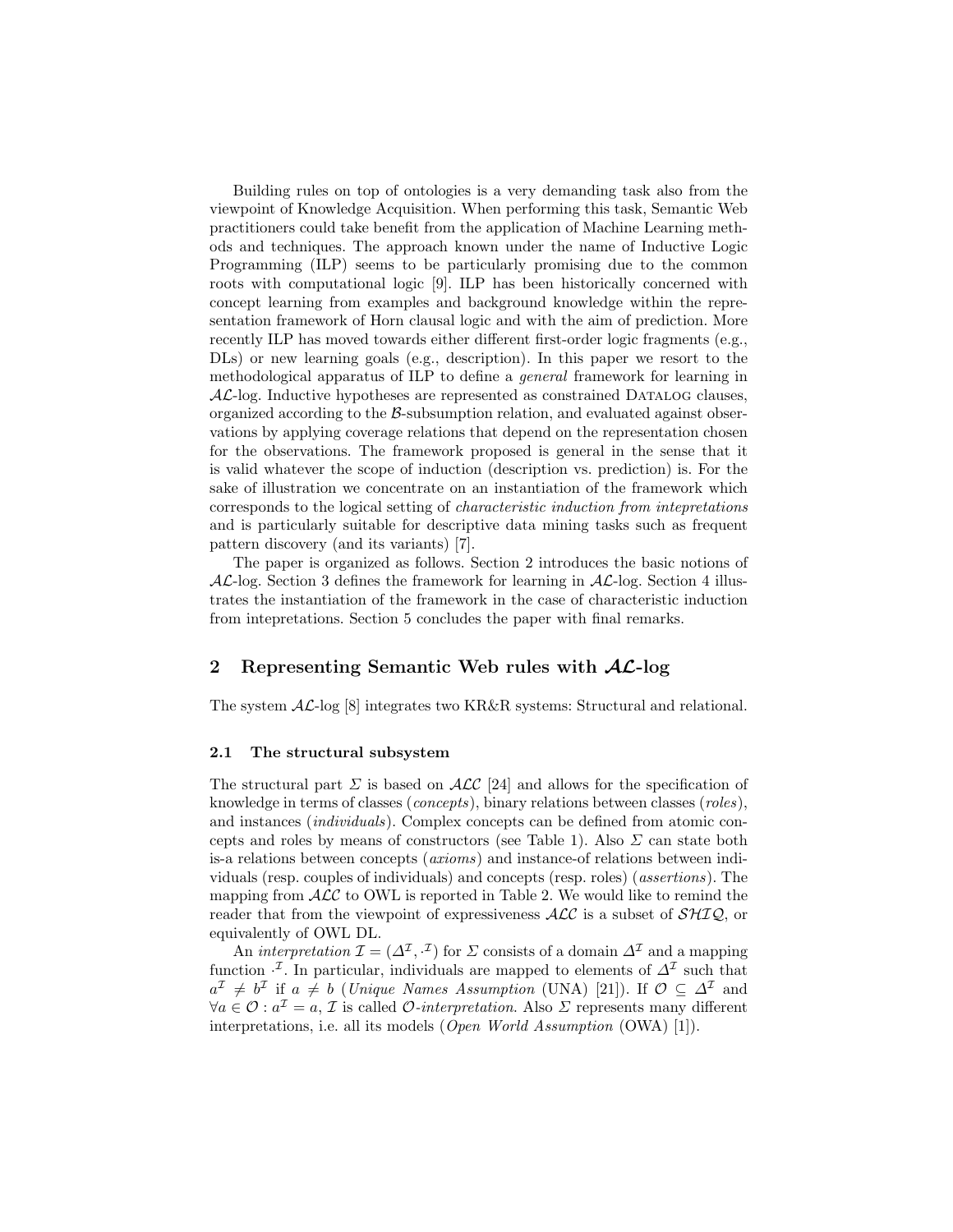Table 1. Syntax and semantics of  $ALC$ .

| bottom (resp. top) concept | $\perp$ (resp. $\perp$ ) | $\emptyset$ (resp. $\Delta^{\mathcal{I}}$ )                                                                     |
|----------------------------|--------------------------|-----------------------------------------------------------------------------------------------------------------|
| atomic concept             | A                        | $A^{\mathcal{I}} \subset \Delta^{\mathcal{I}}$                                                                  |
| role                       | R.                       | $R^{\mathcal{I}} \subseteq \varDelta^{\mathcal{I}} \times \varDelta^{\mathcal{I}}$                              |
| individual                 | $\alpha$                 | $a^{\mathcal{I}} \in \Delta^{\mathcal{I}}$                                                                      |
| concept negation           | $\neg C$                 | $\Delta^{\mathcal{I}} \setminus C^{\mathcal{I}}$                                                                |
| concept conjunction        | $C\sqcap D$              | $C^{\mathcal{I}} \cap D^{\mathcal{I}}$                                                                          |
| concept disjunction        | $C \sqcup D$             | $C^{\mathcal{I}} \cup D^{\mathcal{I}}$                                                                          |
| value restriction          | $\forall R.C$            | $\{x \in \Delta^{\mathcal{I}} \mid \forall y \ (x, y) \in R^{\mathcal{I}} \rightarrow y \in C^{\mathcal{I}}\}\$ |
| existential restriction    | $\exists R.C$            | $\{x \in \Delta^{\mathcal{I}} \mid \exists y \ (x, y) \in R^{\mathcal{I}} \land y \in C^{\mathcal{I}}\}\$       |
| equivalence axiom          | $C = D$                  | $C^{\mathcal{I}}=D^{\mathcal{I}}$                                                                               |
| subsumption axiom          | $C \sqsubseteq D$        | $C^{\mathcal{I}}\subset D^{\mathcal{I}}$                                                                        |
| concept assertion          | a : C                    | $a^{\mathcal{I}} \in C^{\mathcal{I}}$                                                                           |
| role assertion             | $\langle a,b\rangle:R$   | $(a^{\mathcal{I}}, b^{\mathcal{I}}) \in R^{\mathcal{I}}$                                                        |

The main reasoning task for  $\Sigma$  is the *consistency check*. This test is performed with a *tableau calculus* that starts with the tableau branch  $S = \Sigma$  and adds assertions to S by means of propagation rules such as

- $S \rightarrow<sub>□</sub> S ∪ {s : D}$  if
	- 1.  $s: C_1 \sqcup C_2$  is in S,
	- 2.  $D = C_1$  and  $D = C_2$ ,
	- 3. neither  $s: C_1$  nor  $s: C_2$  is in S
- $S \rightarrow_{\forall} S \cup \{t : C\}$  if
	- 1.  $s : \forall R.C$  is in S,
	- 2.  $sRt$  is in  $S$ ,
	- 3.  $t:C$  is not in  ${\cal S}$
- $S \rightarrow_{\sqsubseteq} S \cup \{s : C' \sqcup D\}$  if
	- 1.  $C \sqsubseteq D$  is in  $S$ ,
	- 2.  $s$  appears in  $S$ ,
	- 3.  $C'$  is the NNF concept equivalent to  $\neg C$
	- 4.  $s : \neg C \sqcup D$  is not in S
- $S \rightarrow_{\perp} \{s : \perp\}$  if
	- 1.  $s : A$  and  $s : \neg A$  are in S, or
	- 2.  $s : \neg \top$  is in S,
	- 3.  $s : \bot$  is not in S

until either a contradiction is generated or an interpretation satisfying  $S$  can be easily obtained from it.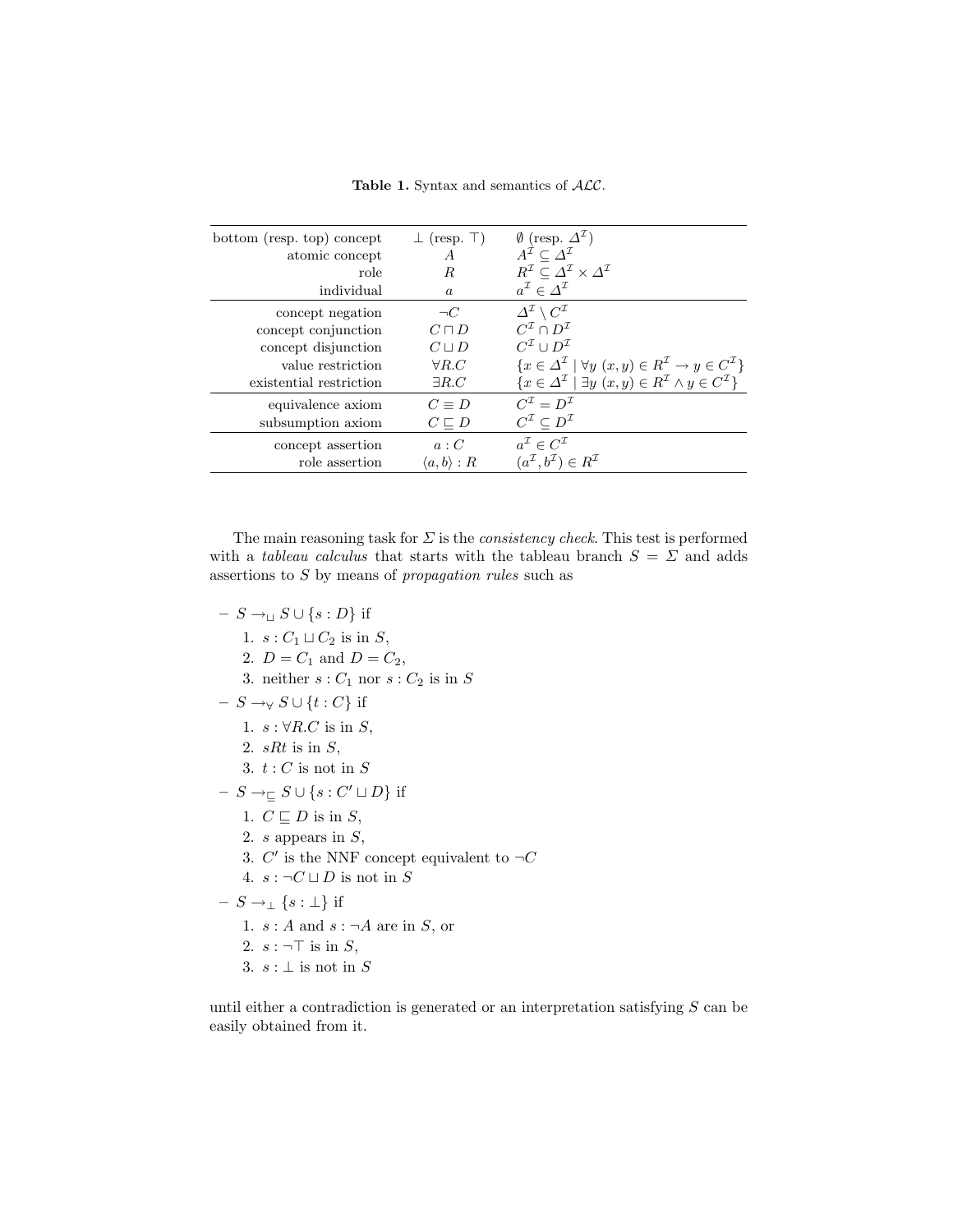Table 2. Mapping from  $ALC$  to OWL

| $\neg C$        | $ov1:Class>$                                                            |
|-----------------|-------------------------------------------------------------------------|
|                 | <owl:complement0f><owl:class rdf:id="C"></owl:class></owl:complement0f> |
|                 |                                                                         |
| $C\sqcap D$     | $\langle \text{owl}: \text{Class} \rangle$                              |
|                 | <owl:intersectionof rdf:parsetype="Collection"></owl:intersectionof>    |
|                 | <owl:class rdf:id="C"></owl:class> <owl:class rdf:id="D"></owl:class>   |
|                 |                                                                         |
|                 | $\langle$ /owl:Class>                                                   |
| $C \sqcup D$    | $\langle \text{owl}: \text{Class} \rangle$                              |
|                 | <owl:unionof rdf:parsetype="Collection"></owl:unionof>                  |
|                 | <owl:class rdf:id="C"></owl:class> <owl:class rdf:id="D"></owl:class>   |
|                 | $\langle$ /owl:unionOf>                                                 |
|                 |                                                                         |
| $\exists R.C$   | <owl:restriction></owl:restriction>                                     |
|                 | <owl:onproperty rdf:resource="#R"></owl:onproperty>                     |
|                 | <owl:somevaluesfrom rdf:resource="#C"></owl:somevaluesfrom>             |
|                 |                                                                         |
| $\forall R.C$   | <owl:restriction></owl:restriction>                                     |
|                 | <owl:onproperty rdf:resource="#R"></owl:onproperty>                     |
|                 | <owl:allvaluesfrom rdf:resource="#C"></owl:allvaluesfrom>               |
|                 |                                                                         |
| $C \equiv D$    | $\vert$ <owl:class rdf:id="C"></owl:class>                              |
|                 | <owl:sameas rdf:resource="#D"></owl:sameas>                             |
|                 | $\langle$ /owl:Class>                                                   |
| $C \sqsubset D$ | $ $ <owl:class rdf:id="C"></owl:class>                                  |
|                 | <rdfs:subclassof rdf:resource="#D"></rdfs:subclassof>                   |
|                 | $\langle$ /owl:Class>                                                   |
| a : C           | $ <$ C rdf:ID="a" />                                                    |
|                 | $\langle a,b \rangle$ : R  <c rdf:id="a"><r rdf:resource="#b"></r></c>  |

## 2.2 The relational subsystem

The relational part of  $A\mathcal{L}$ -log allows one to define DATALOG<sup>1</sup> programs enriched with *constraints* of the form  $s : C$  where  $s$  is either a constant or a variable, and  $C$  is an  $\mathcal{ALC}$ -concept. Note that the usage of concepts as typing constraints applies only to variables and constants that already appear in the clause. The symbol  $&$  separates constraints from DATALOG atoms in a clause.

Definition 1. A constrained DATALOG clause is an implication of the form  $\alpha_0 \leftarrow \alpha_1, \ldots, \alpha_m \& \gamma_1, \ldots, \gamma_n$  where  $m \geq 0$ ,  $n \geq 0$ ,  $\alpha_i$  are DATALOG atoms and  $\gamma_j$  are constraints. A constrained DATALOG program  $\Pi$  is a set of constrained DATALOG clauses.

 $1$  For the sake of brevity we assume the reader to be familiar with DATALOG.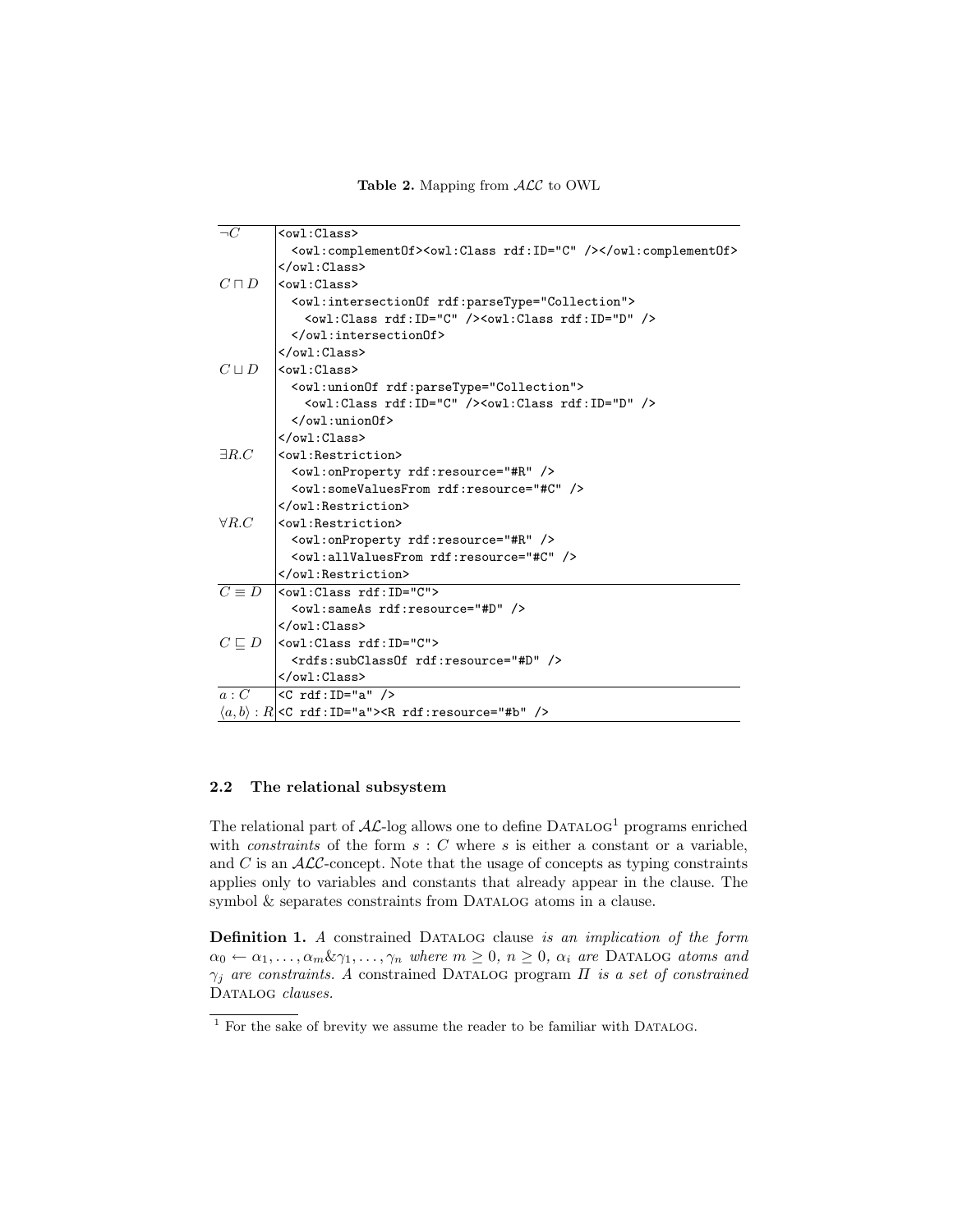An AL-log knowledge base B is the pair  $\langle \Sigma, \Pi \rangle$  where  $\Sigma$  is an ALC knowledge base and  $\Pi$  is a constrained DATALOG program. For a knowledge base to be acceptable, it must satisfy the following conditions:

- The set of DATALOG predicate symbols appearing in  $\Pi$  is disjoint from the set of concept and role symbols appearing in  $\Sigma$ .
- The alphabet of constants in  $\Pi$  coincides with the alphabet  $\mathcal O$  of the individuals in  $\Sigma$ . Furthermore, every constant in  $\Pi$  appears also in  $\Sigma$ .
- $-$  For each clause in  $\Pi$ , each variable occurring in the constraint part occurs also in the DATALOG part.

These properties state a safe interaction between the structural and the relational part of an  $A\mathcal{L}$ -log knowledge base, thus solving the semantic mismatch between the OWA of  $\mathcal{ALC}$  and the CWA of DATALOG [22]. This interaction is also at the basis of a model-theoretic semantics for  $A\mathcal{L}$ -log. We call  $\Pi_D$  the set of DATALOG clauses obtained from the clauses of  $\Pi$  by deleting their constraints. We define an *interpretation*  $\mathcal J$  for  $\mathcal B$  as the union of an  $\mathcal O$ -interpretation  $\mathcal I_{\mathcal O}$ for  $\Sigma$  (i.e. an interpretation compliant with the unique names assumption) and an Herbrand interpretation  $\mathcal{I}_{H}$  for  $\Pi_{D}$ . An interpretation  $\mathcal{J}$  is a model of  $\mathcal{B}$  if  $\mathcal{I}_{\mathcal{O}}$  is a model of  $\Sigma$ , and for each ground instance  $\alpha'_0 \leftarrow \alpha'_1, \ldots, \alpha'_m \& \gamma'_1, \ldots, \gamma'_n$ of each clause  $\alpha_0 \leftarrow \alpha_1, \ldots, \alpha_m \& \gamma'_1, \ldots, \gamma'_n$  in  $\Pi$ , either there exists one  $\gamma'_i$ ,  $i \in \{1, \ldots, n\}$ , that is not satisfied by  $\mathcal{J}$ , or  $\alpha'_0 \leftarrow \alpha'_1, \ldots, \alpha'_m$  is satisfied by  $\mathcal{J}$ . The notion of logical consequence paves the way to the definition of answer set for queries. Queries to  $A\mathcal{L}$ -log knowledge bases are special cases of Definition 1. An answer to the query Q is a ground substitution  $\sigma$  for the variables in Q. The answer  $\sigma$  is correct w.r.t. a AL-log knowledge base B if  $Q\sigma$  is a logical consequence of  $\mathcal{B}$  ( $\mathcal{B} \models Q\sigma$ ). The answer set of Q in  $\mathcal{B}$  contains all the correct answers to  $Q$  w.r.t.  $B$ .

Reasoning for AL-log knowledge bases is based on constrained SLD-resolution [8], i.e. an extension of SLD-resolution to deal with constraints. In particular, the constraints of the resolvent of a query  $Q$  and a constrained DATALOG clause  $E$ are recursively simplified by replacing couples of constraints  $t : C, t : D$  with the equivalent constraint  $t : C \sqcap D$ . The one-to-one mapping between constrained SLD-derivations and the SLD-derivations obtained by ignoring the constraints is exploited to extend known results for DATALOG to  $A\mathcal{L}$ -log. Note that in  $A\mathcal{L}$ -log a derivation of the empty clause with associated constraints does not represent a refutation. It actually infers that the query is true in those models of  $\beta$  that satisfy its constraints. Therefore in order to answer a query it is necessary to collect enough derivations ending with a constrained empty clause such that every model of  $\beta$  satisfies the constraints associated with the final query of at least one derivation.

**Definition 2.** Let  $Q^{(0)}$  be a query  $\leftarrow \beta_1, \ldots, \beta_m \& \gamma_1, \ldots, \gamma_n$  to a AL-log knowledge base  $\mathcal B$ . A constrained SLD-refutation for  $Q^{(0)}$  in  $\mathcal B$  is a finite set  $\{d_1, \ldots, d_s\}$ of constrained SLD-derivations for  $Q^{(0)}$  in B such that:

1. for each derivation  $d_i$ ,  $1 \leq i \leq s$ , the last query  $Q^{(n_i)}$  of  $d_i$  is a constrained empty clause;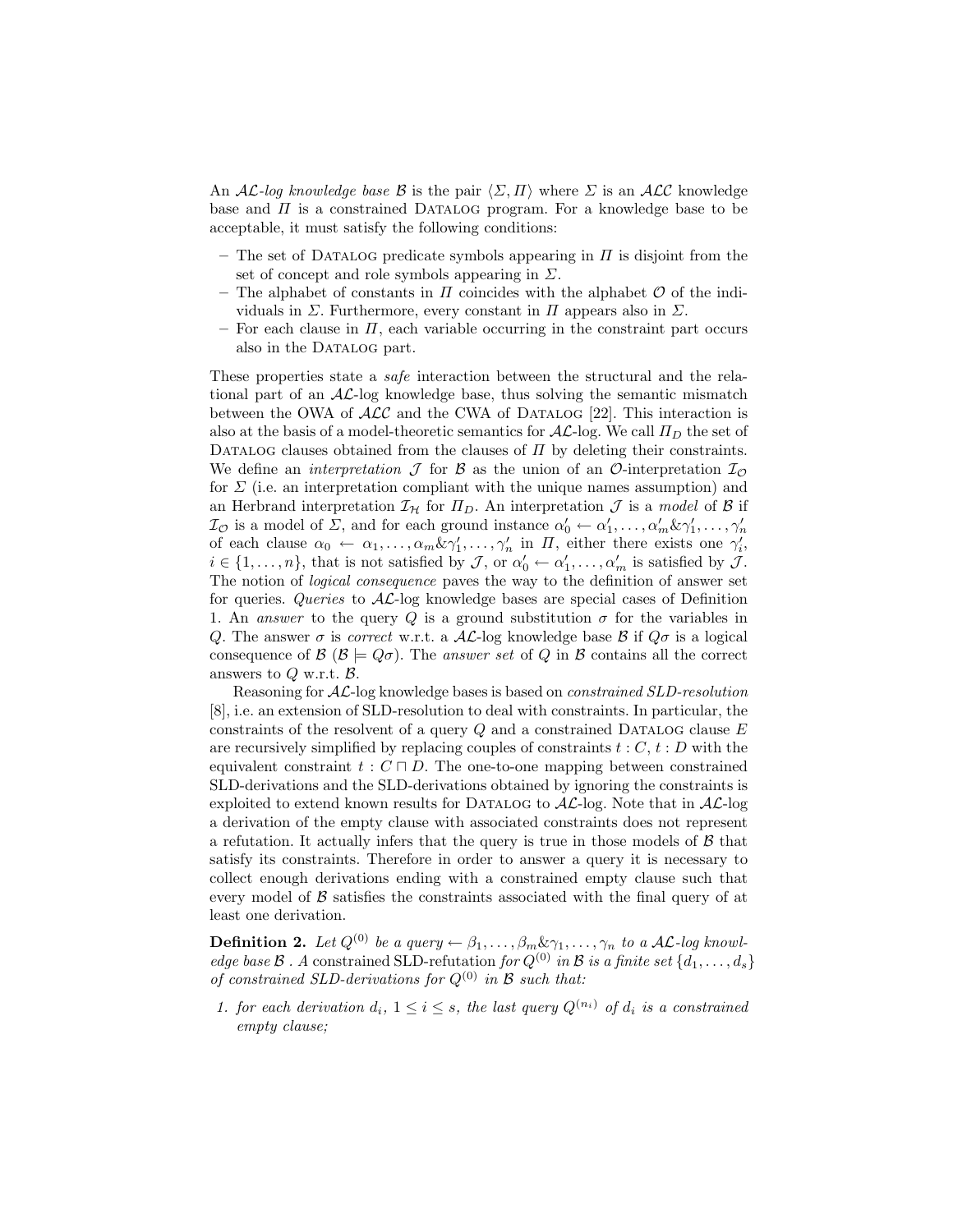2. for every model J of B, there exists at least one derivation  $d_i$ ,  $1 \leq i \leq s$ , such that  $\mathcal{J} \models Q^{(n_i)}$ 

Constrained SLD-refutation is a complete and sound method for answering ground queries.

**Lemma 1.** [8] Let Q be a ground query to an  $AL$ -log knowledge base  $\beta$ . It holds that  $\mathcal{B} \vdash Q$  if and only if  $\mathcal{B} \models Q$ .

An answer  $\sigma$  to a query Q is a *computed answer* if there exists a constrained SLD-refutation for  $Q\sigma$  in  $\mathcal{B}$  ( $\mathcal{B} \vdash Q\sigma$ ). The set of computed answers is called the success set of  $Q$  in  $B$ . Furthermore, given any query  $Q$ , the success set of  $Q$  in  $\beta$  coincides with the answer set of  $Q$  in  $\beta$ . This provides an operational means for computing correct answers to queries. Indeed, it is straightforward to see that the usual reasoning methods for Datalog allow us to collect in a finite number of steps enough constrained SLD-derivations for  $Q$  in  $B$  to construct a refutation - if any. Derivations must satisfy both conditions of Definition 2. In particular, the latter requires some reasoning on the structural component of B. This is done by applying the tableau calculus as shown in the following example.

Constrained SLD-resolution is decidable. Furthermore, because of the safe interaction between  $\mathcal{ALC}$  and DATALOG, it supports a form of *closed world rea*soning, i.e. it allows one to pose queries under the assumption that part of the knowledge base is complete.

## 3 Learning in  $AL$ -log: The General Framework

In our framework for learning in  $AL$ -log we represent inductive hypotheses as constrained DATALOG clauses and data as an  $AL$ -log knowledge base  $\beta$ . In particular  $\mathcal B$  is composed of a background knowledge  $\mathcal K$  and a set O of observations. We assume  $\mathcal{K} \cap O = \emptyset$ .

To define the framework we resort to the methodological apparatus of ILP which requires the following ingredients to be chosen:

- the language  $\mathcal L$  of hypotheses
- a generality order  $\succeq$  for  $\mathcal L$  to structure the space of hypotheses
- a relation to test the *coverage* of hypotheses in  $\mathcal L$  against observations in O w.r.t. K

The framework is general, meaning that it is valid whatever the scope of induction (description/prediction) is. Therefore the DATALOG literal  $q(X)^2$  in the head of hypotheses represents a concept to be either discriminated from others (discriminant induction) or characterized (characteristic induction).

 $2 \text{ X}$  is a tuple of variables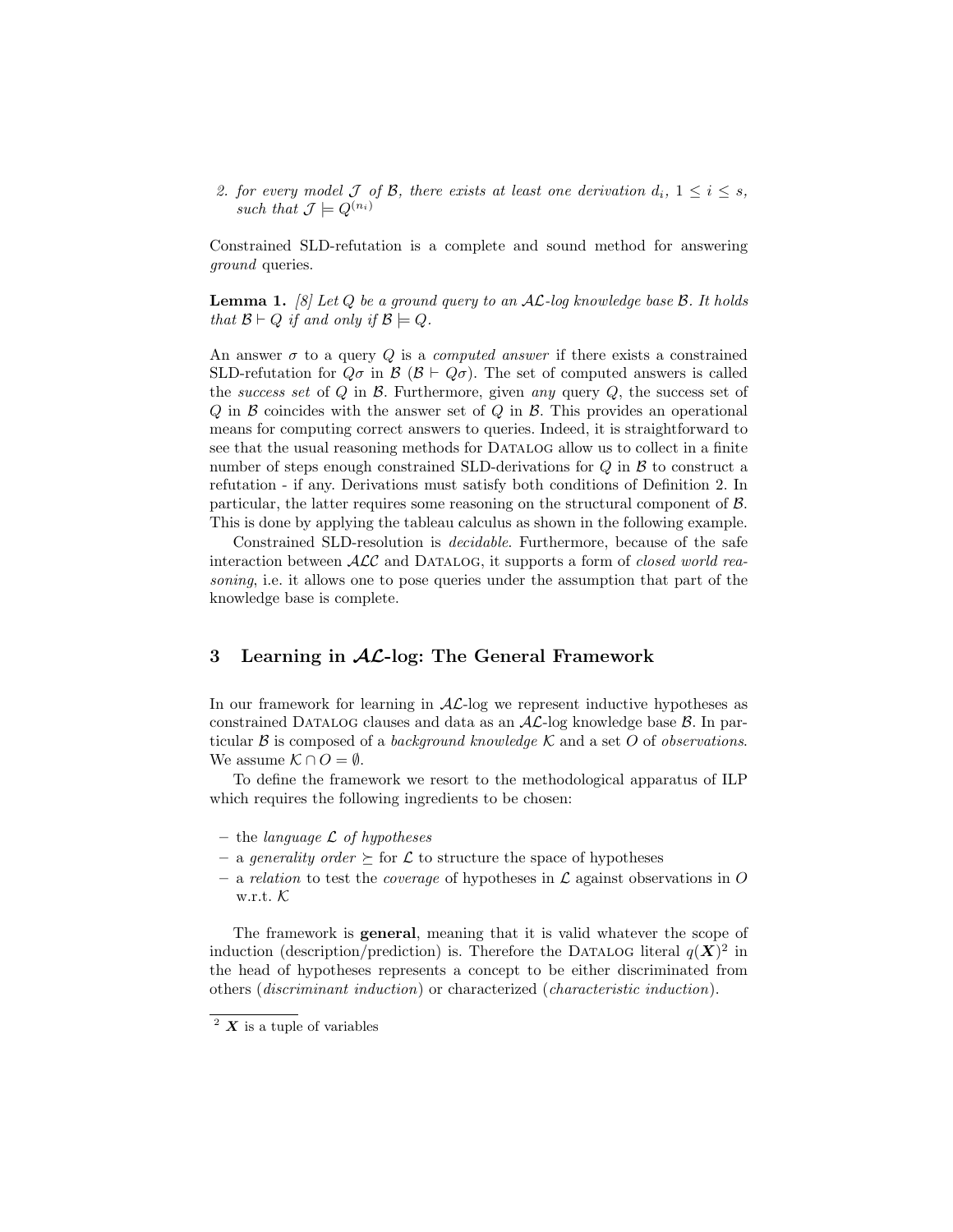#### 3.1 The language of hypotheses

To be suitable as language of hypotheses, constrained Datalog clauses must satisfy the following restrictions.

First, we impose constrained Datalog clauses to be linked and connected (or range-restricted) as usual in ILP.

Definition 3. Let H be a constrained DATALOG clause. A term t in some literal  $l_i \in H$  is linked with linking-chain of length 0, if t occurs in head(H), and is linked with linking-chain of length  $d+1$ , if some other term in  $l_i$  is linked with linking-chain of length d. The link-depth of a term t in some  $l_i \in H$  is the length of the shortest linking-chain of t. A literal  $l_i \in H$  is linked if at least one of its terms is linked. The clause H itself is linked if each  $l_i \in H$  is linked. The clause H is connected if each variable occurring in head(H) also occur in body(H).

Second, we impose constrained Datalog clauses to be compliant with the bias of Object Identity (OI) [25]. This bias can be considered as an extension of the unique names assumption from the semantic level to the syntactic one of AL-log. We would like to remind the reader that this assumption holds in  $ALC$ . Also it holds naturally for ground constrained DATALOG clauses because the semantics of  $AL$ -log adopts Herbrand models for the DATALOG part and O-models for the constraint part. Conversely it is not guaranteed in the case of non-ground constrained Datalog clauses, e.g. different variables can be unified. The OI bias can be the starting point for the definition of either an equational theory or a quasi-order for constrained Datalog clauses. The latter option relies on a restricted form of substitution whose bindings avoid the identification of terms.

**Definition 4.** A substitution  $\sigma$  is an OI-substitution w.r.t. a set of terms T iff  $\forall t_1, t_2 \in T: t_1 \neq t_2$  yields that  $t_1 \sigma \neq t_2 \sigma$ .

From now on, we assume that substitutions are OI-compliant.

#### 3.2 The generality relation

The definition of a generality relation for constrained Datalog clauses can disregard neither the peculiarities of AL-log nor the methodological apparatus of ILP. Therefore we rely on the reasoning mechanisms made available by  $A\mathcal{L}$ -log knowledge bases and propose to adapt Buntine's generalized subsumption [5] to our framework as follows.

**Definition 5.** Let H be a constrained DATALOG clause,  $\alpha$  a ground DATALOG atom, and  $\mathcal J$  an interpretation. We say that H covers  $\alpha$  under  $\mathcal J$  if there is a ground substitution  $\theta$  for H (H $\theta$  is ground) such that body(H) $\theta$  is true under  $\mathcal J$ and head(H) $\theta = \alpha$ .

**Definition 6.** Let  $H_1$ ,  $H_2$  be two constrained DATALOG clauses and  $\beta$  an  $\mathcal{AL}$ log knowledge base. We say that  $H_1$  B-subsumes  $H_2$  if for every model  $\mathcal J$  of B and every ground atom  $\alpha$  such that  $H_2$  covers  $\alpha$  under J, we have that  $H_1$ covers  $\alpha$  under  $\mathcal{J}.$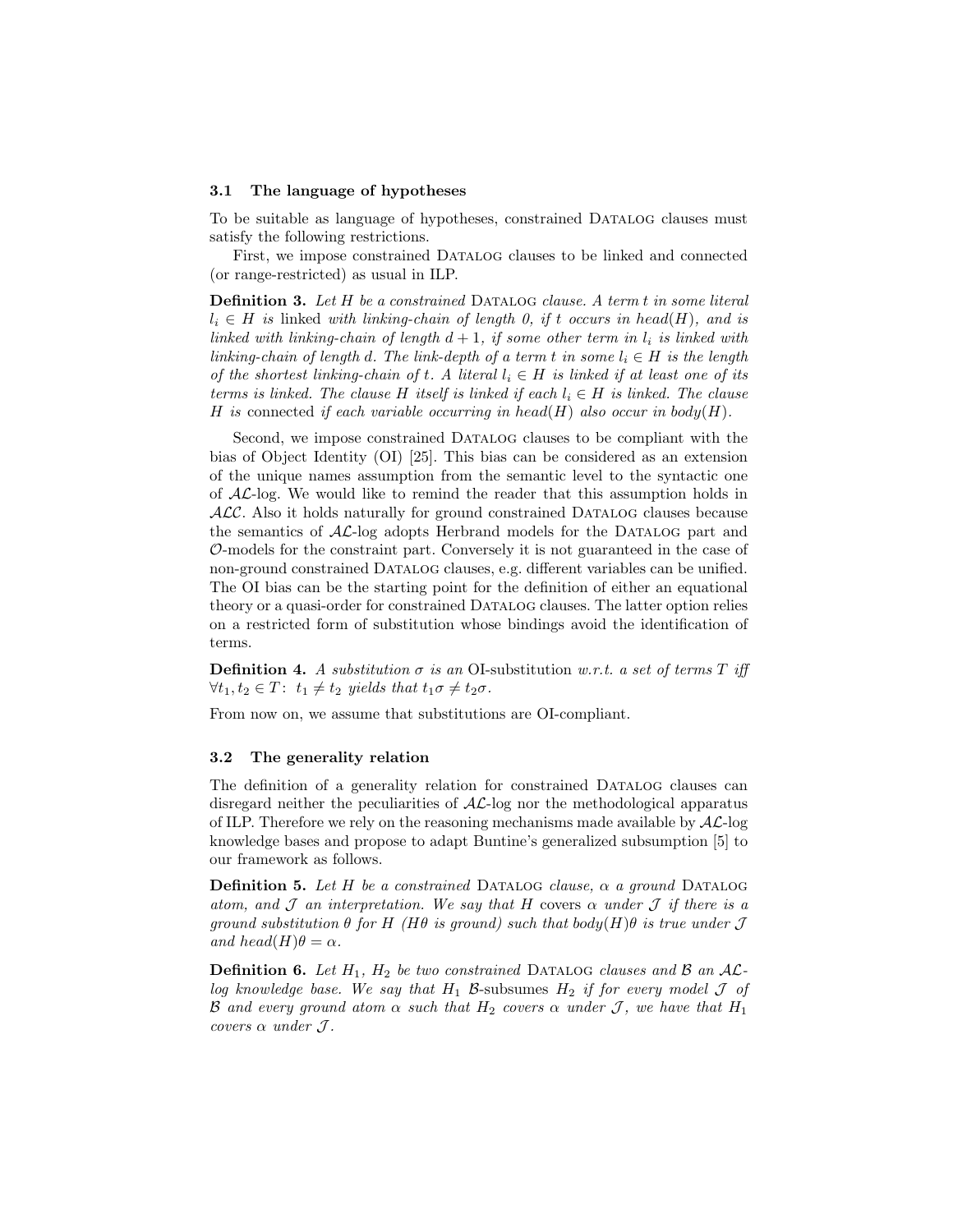We can define a generality relation  $\succeq_B$  for constrained DATALOG clauses on the basis of B-subsumption. It can be easily proven that  $\succeq_B$  is a quasi-order (i.e. it is a reflexive and transitive relation) for constrained Datalog clauses.

**Definition 7.** Let  $H_1$ ,  $H_2$  be two constrained DATALOG clauses and B an ALlog knowledge base. We say that  $H_1$  is at least as general as  $H_2$  under  $\beta$ subsumption,  $H_1 \succeq_B H_2$ , iff  $H_1$  B-subsumes  $H_2$ . Furthermore,  $H_1$  is more general than  $H_2$  under B-subsumption,  $H_1 \succ_B H_2$ , iff  $H_1 \succeq_B H_2$  and  $H_2 \not\preceq_B H_1$ . *Finally, H*<sub>1</sub> is equivalent to H<sub>2</sub> under B-subsumption, H<sub>1</sub> ∼<sub>B</sub> H<sub>2</sub>, iff H<sub>1</sub>  $\succeq$ <sub>B</sub> H<sub>2</sub> and  $H_2 \succeq_B H_1$ .

The next lemma shows the definition of  $\beta$ -subsumption to be equivalent to another formulation, which will be more convenient in later proofs than the definition based on covering.

**Definition 8.** Let  $\beta$  be an  $\mathcal{AL}$ -log knowledge base and  $H$  be a constrained DAT-ALOG clause. Let  $X_1, \ldots, X_n$  be all the variables appearing in H, and  $a_1, \ldots, a_n$ be distinct constants (individuals) not appearing in  $\beta$  or  $H$ . Then the substitution  $\{X_1/a_1, \ldots, X_n/a_n\}$  is called a Skolem substitution for H w.r.t. B.

**Lemma 2.** [17] Let  $H_1$ ,  $H_2$  be two constrained DATALOG clauses,  $\beta$  an  $\mathcal{AL}$ -log knowledge base, and  $\sigma$  a Skolem substitution for  $H_2$  with respect to  $\{H_1\} \cup \mathcal{B}$ . We say that  $H_1 \succeq_B H_2$  iff there exists a ground substitution  $\theta$  for  $H_1$  such that (i) head(H<sub>1</sub>) $\theta = head(H_2)\sigma$  and (ii)  $\mathcal{B} \cup body(H_2)\sigma \models body(H_1)\theta$ .

The relation between  $\beta$ -subsumption and constrained SLD-resolution is given below. It provides an operational means for checking  $\beta$ -subsumption.

**Theorem 1** Let  $H_1$ ,  $H_2$  be two constrained DATALOG clauses,  $\beta$  an  $AL$ -log knowledge base, and  $\sigma$  a Skolem substitution for  $H_2$  with respect to  $\{H_1\} \cup \mathcal{B}$ . We say that  $H_1 \succeq_B H_2$  iff there exists a substitution  $\theta$  for  $H_1$  such that (i)  $head(H_1)\theta = head(H_2)$  and (ii)  $\mathcal{B} \cup body(H_2)\sigma \vdash body(H_1)\theta\sigma$  where  $body(H_1)\theta\sigma$ is ground.

Proof. By Lemma 2, we have  $H_1 \succeq_B H_2$  iff there exists a ground substitution  $\theta'$ for  $H_1$ , such that  $head(H_1)\theta' = head(H_2)\sigma$  and  $\mathcal{B} \cup body(H_2)\sigma \models body(H_1)\theta'.$ Since  $\sigma$  is a Skolem substitution, we can define a substitution  $\theta$  such that  $H_1\theta\sigma =$  $H_1\theta'$  and none of the Skolem constants of  $\sigma$  occurs in  $\theta$ . Then head $(H_1)\theta =$ head(H<sub>2</sub>) and  $\mathcal{B} \cup \text{body}(H_2)\sigma = \text{body}(H_1)\theta\sigma$ . Since  $\text{body}(H_1)\theta\sigma$  is ground, by Lemma 1 we have  $\mathcal{B} \cup \text{body}(H_2)\sigma \vdash \text{body}(H_1)\theta\sigma$ , so the thesis follows.

The decidability of B-subsumption follows from the decidability of both generalized subsumption in DATALOG [5] and query answering in  $\mathcal{AL}$ -log [8].

#### 3.3 Coverage relations

When defining coverage relations we make assumptions as regards the representation of observations because it impacts the definition of coverage.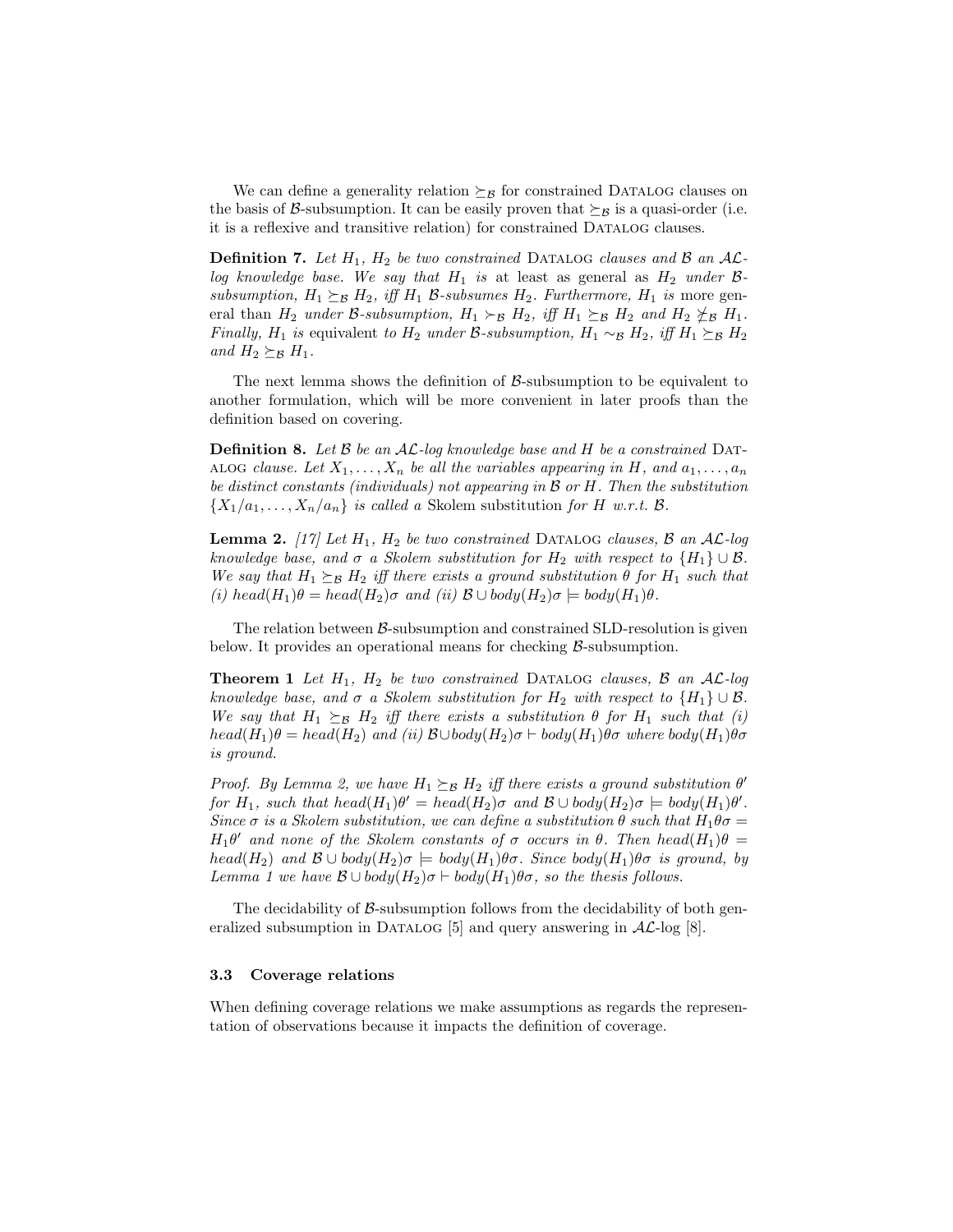In the logical setting of *learning from entailment* extended to  $AL$ -log, an observation  $o_i \in O$  is represented as a ground constrained DATALOG clause having a ground atom  $q(\boldsymbol{a}_i)^3$  in the head.

**Definition 9.** Let  $H \in \mathcal{L}$  be a hypothesis, K a background knowledge and  $o_i \in O$ an observation. We say that H covers  $o_i$  under entailment w.r.t K iff  $\mathcal{K} \cup H \models o_i$ .

**Theorem 2** [16] Let  $H \in \mathcal{L}$  be a hypothesis,  $\mathcal{K}$  a background knowledge, and  $o_i \in O$  an observation. We say that H covers  $o_i$  under entailment w.r.t. K iff  $\mathcal{K} \cup \text{body}(o_i) \cup H \vdash q(\boldsymbol{a}_i).$ 

In the logical setting of *learning from interpretations* extended to  $AL$ -log, an observation  $o_i \in O$  is represented as a couple  $(q(\boldsymbol{a}_i), \mathcal{A}_i)$  where  $\mathcal{A}_i$  is a set containing ground DATALOG facts concerning the individual i.

**Definition 10.** Let  $H \in \mathcal{L}$  be a hypothesis,  $\mathcal{K}$  a background knowledge and  $o_i \in O$  an observation. We say that H covers  $o_i$  under interpretations w.r.t. K iff  $\mathcal{K} \cup \mathcal{A}_i \cup H \models q(\boldsymbol{a}_i)$ .

**Theorem 3** [16] Let  $H \in \mathcal{L}$  be a hypothesis,  $\mathcal{K}$  a background knowledge, and  $o_i \in O$  an observation. We say that H covers  $o_i$  under interpretations w.r.t. K *iff*  $K \cup A_i \cup H \vdash q(a_i)$ .

Note that the both coverage tests can be reduced to query answering.

## 4 Learning in  $AL$ -log: An Instantiation of the Framework

As an instantiation of our general framework for learning in  $\mathcal{AL}$ -log we choose the case of characteristic induction from interpretations which is defined as follows.

**Definition 11.** Let  $\mathcal L$  be a hypothesis language,  $\mathcal K$  a background knowledge, O a set of observations, and  $M(\mathcal{B})$  a model constructed from  $\mathcal{B} = \mathcal{K} \cup O$ . The goal of characteristic induction from interpretations is to find a set  $\mathcal{H} \subseteq \mathcal{L}$  of hypotheses such that (i) H is true in  $M(\mathcal{B})$ , and (ii) for each  $H \in \mathcal{L}$ , if H is true in  $M(\mathcal{B})$ then  $\mathcal{H} \models H$ .

The logical setting of characteristic induction has been considered very close to that form of data mining, called descriptive data mining, which focuses on finding human-interpretable patterns describing a data set  $r$  [7]. Scalability is a crucial issue in descriptive data mining. Recently, the setting of learning from interpretations has been shown to be a promising way of scaling up ILP algorithms in real-world applications [3].

 $\overline{3}$   $\overline{a_i}$  is a tuple of constants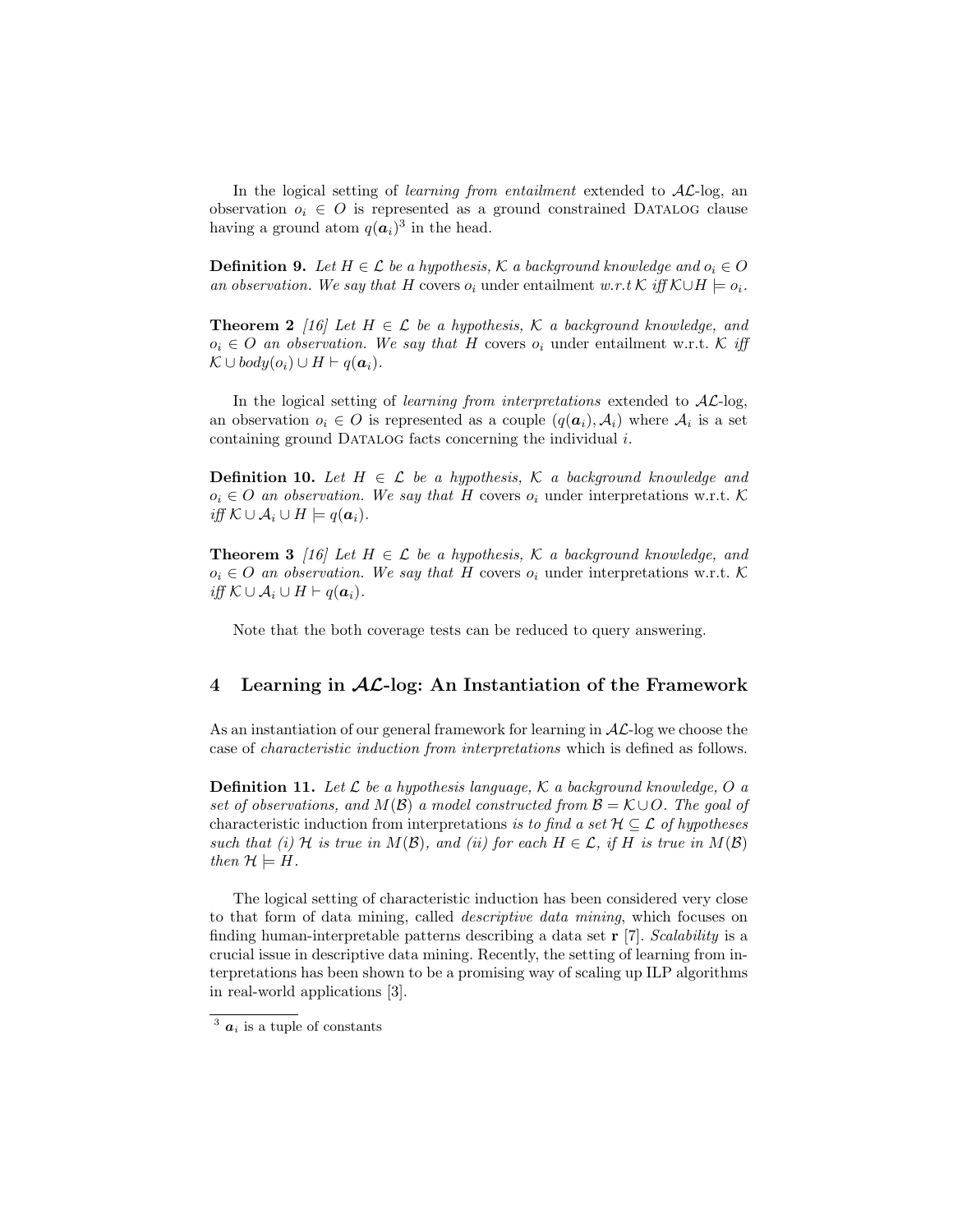### 4.1 A task of characteristic induction

Among descriptive data mining tasks, frequent pattern discovery aims at the extraction of all patterns whose cardinality exceeds a user-defined threshold. Indeed each pattern is considered as an intensional description (expressed in a given language  $\mathcal{L}$  of a subset of **r**.

The blueprint of most algorithms for frequent pattern discovery is the levelwise search [20]. It is based on the following assumption: If a generality order  $f \geq$  for the language  $\mathcal L$  of patterns can be found such that  $\geq$  is monotonic w.r.t. the evaluation function supp, then the resulting space  $(\mathcal{L}, \succeq)$  can be searched breadth-first starting from the most general pattern in  $\mathcal L$  and by alternating candidate generation and candidate evaluation phases. In particular, candidate generation consists of a refinement step followed by a pruning step. The former derives candidates for the current search level from patterns found frequent in the previous search level. The latter allows some infrequent patterns to be detected and discarded prior to evaluation thanks to the monotonicity of  $\succeq$ .

We consider a variant of this task which takes concept hierarchies into account during the discovery process, thus yielding descriptions of r at multiple granularity levels [19]. More formally, given

- a data set **r** including a taxonomy T where a reference concept  $C_{ref}$  and task-relevant concepts are designated,
- a multi-grained language  $\mathcal{L} = \{\mathcal{L}^l\}_{1 \leq l \leq maxG}$  of patterns
- a set  $\{minus\{minus\}_{1\leq l\leq maxG}$  of support thresholds

the problem of frequent pattern discovery at l levels of description granularity,  $1 \leq l \leq maxG$ , is to find the set F of all the patterns  $P \in \mathcal{L}^l$  frequent in **r**, namely P's with support s such that (i)  $s \geq minsup^l$  and (ii) all ancestors of P w.r.t.  $\mathcal T$  are frequent in  $\mathbf r$ .

#### 4.2 Casting the framework to the task

When casting our general framework for learning in  $AL$ -log to the task of frequent pattern discovery at multiple levels of description granularity, the data set  $\bf{r}$  is represented as an  $AL$ -log knowledge base.

*Example 1.* As a running example, we consider an  $AL$ -log knowledge base  $B_{CLA}$ that enriches DATALOG facts<sup>4</sup> extracted from the on-line 1996 CIA World Fact Book<sup>5</sup> with  $\mathcal{ALC}$  ontologies. The structural subsystem  $\Sigma$  of  $\mathcal{B}_{\text{CIA}}$  focuses on the concepts Country, EthnicGroup, Language, and Religion. Axioms like

 $\mathtt{AsianCountry} \sqsubset \mathtt{Country}.$  $MiddeEasternEthnicGroup \sqsubset EthnicGroup.$ MiddleEastCountry ≡ AsianCountry n ∃Hosts.MiddleEasternEthnicGroup. IndoEuropeanLanguage  $\sqsubset$  Language.

 $^4$  http://www.dbis.informatik.uni-goettingen.de/Mondial/mondial-rel-facts.flp  $^5$ http://www.odci.gov/cia/publications/factbook/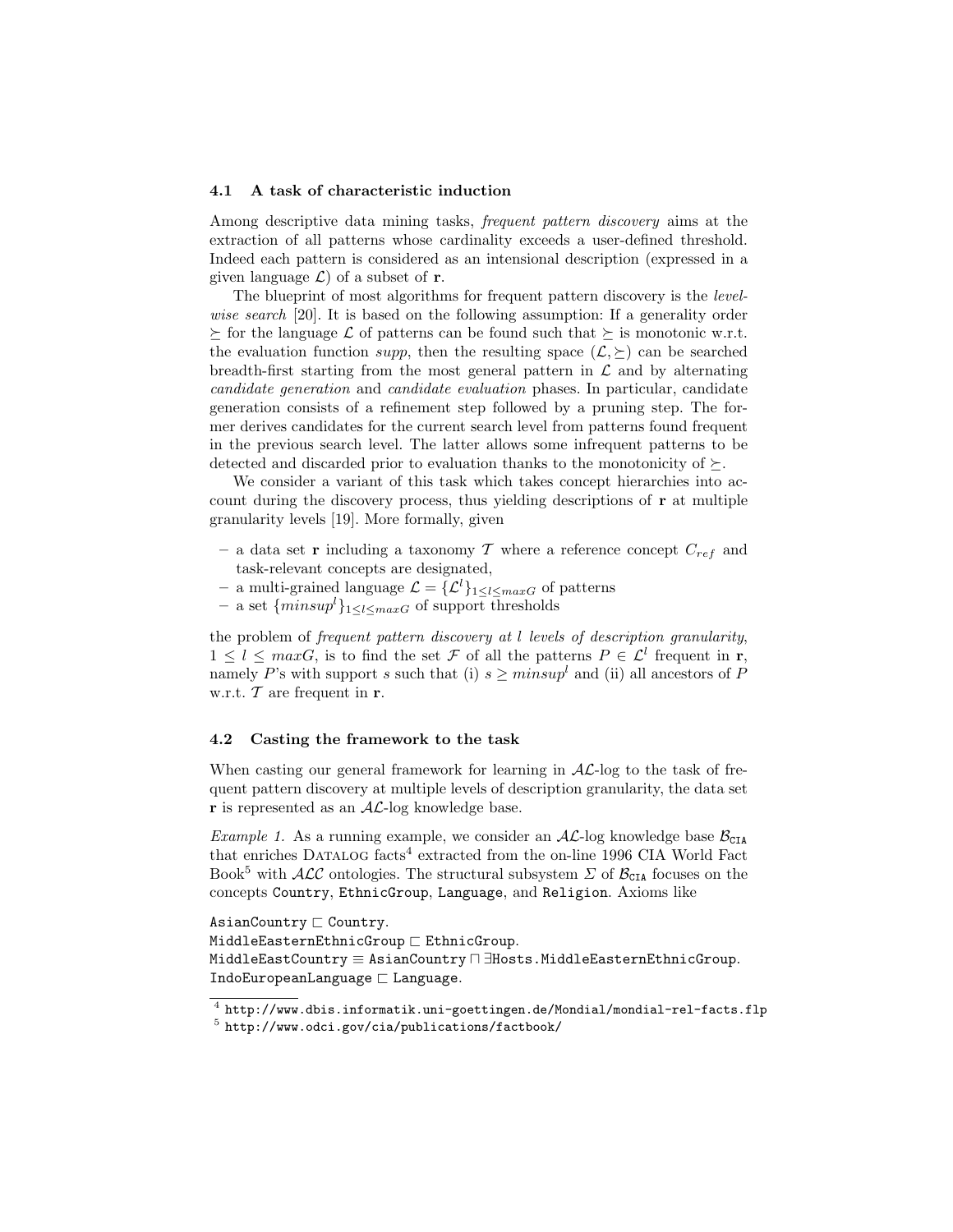```
<owl:Class rdf:ID="MiddleEastCountry">
  <owl:sameAs>
    <owl:intersectionOf rdf:parseType="Collection">
       <owl:Class rdf:ID="AsianCountry" />
      <owl:Restriction>
         <owl:onProperty rdf:resource="#Hosts" />
         <owl:someValuesFrom rdf:resource="#MiddleEasternEthnicGroup" />
       </owl:Restriction>
    </owl:intersectionOf>
  </owl:sameAs>
</owl:Class>
```
Fig. 1. Definition of the concept MiddleEastCountry in OWL

```
IndoIranianLanguage \sqsubset IndoEuropeanLanguage.MonotheisticReligion \sqsubset Religion.ChristianReligion \sqsubset MonotheisticReligion.MuslimReligion \sqsubset MonotheisticReligion.
```
define four taxonomies, one for each concept above. Note that Middle East countries (concept MiddleEastCountry, whose definition in OWL is reported in Figure 1) have been defined as Asian countries that host at least one Middle Eastern ethnic group. Assertions like

```
'ARM':AsianCountry.
'IR':AsianCountry.
'Arab':MiddleEasternEthnicGroup.
'Armenian':MiddleEasternEthnicGroup.
<'ARM','Armenian'>:Hosts.
<'IR','Arab'>:Hosts.
'Armenian':IndoEuropeanLanguage.
'Persian':IndoIranianLanguage.
'Armenian Orthodox':ChristianReligion.
'Shia':MuslimReligion.
'Sunni':MuslimReligion.
```
belong to the extensional part of  $\Sigma$ . In particular, Armenia ('ARM') and Iran ('IR') are two of the 14 countries that are classified as Middle Eastern.

The relational subsystem  $\Pi$  of  $\mathcal{B}_{\text{CIA}}$  expresses the CIA facts as a constrained DATALOG program. The extensional part of  $\Pi$  consists of DATALOG facts like

```
language('ARM','Armenian',96).
language('IR','Persian',58).
religion('ARM','Armenian Orthodox',94).
religion('IR','Shia',89).
religion('IR','Sunni',10).
```
whereas the intensional part defines two views on language and religion: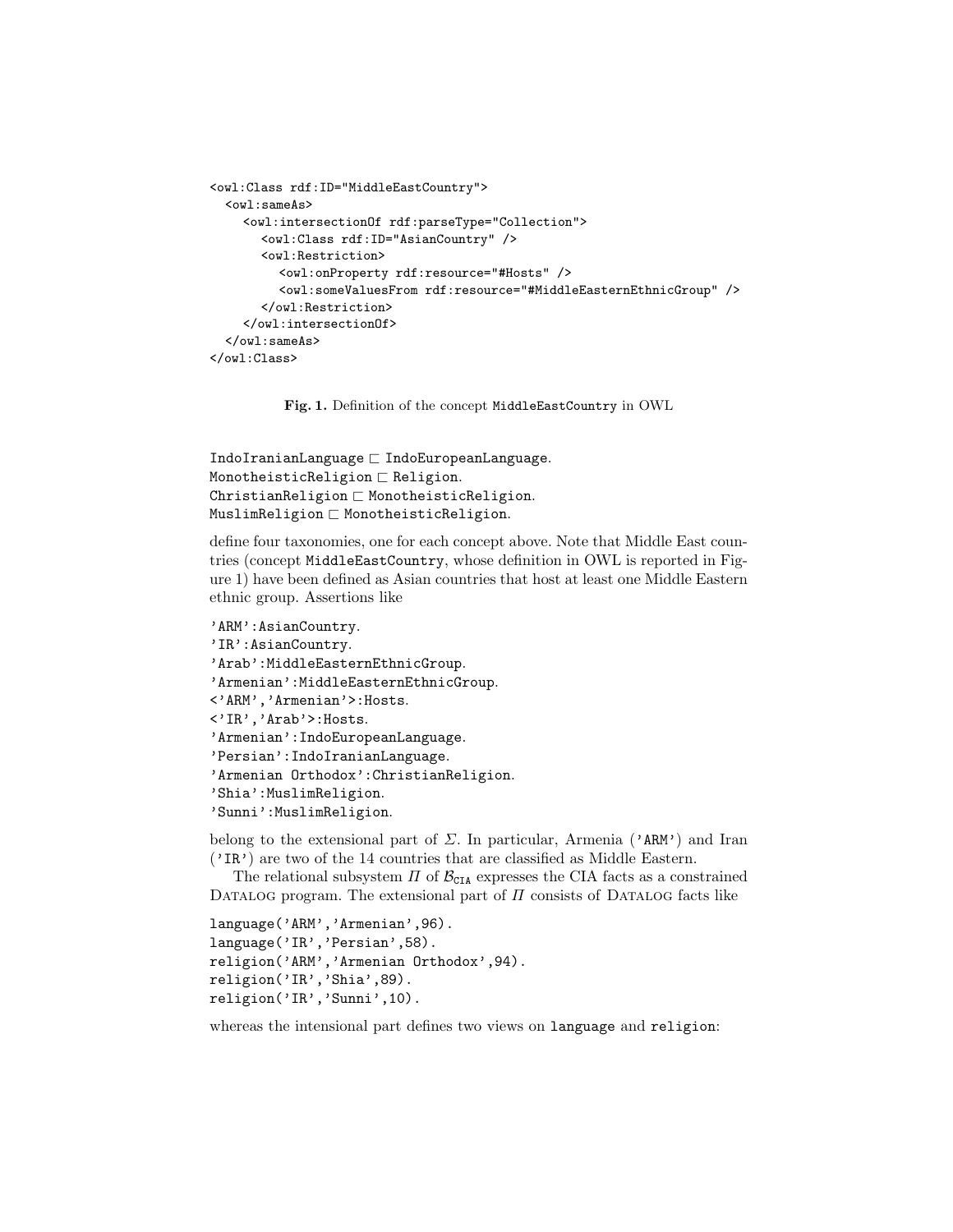```
<ruleml:imp>
  <ruleml: body>
    <swrlx:classAtom>
       <owlx:Class owlx:name="&MiddleEastCountry" />
       <ruleml:var>X</ruleml:var>
    </swrlx:classAtom>
    <swrlx:classAtom>
       <owlx:Class owlx:name="&Religion" />
       <ruleml:var>Y</ruleml:var>
    </swrlx:classAtom>
    <swrlx:individualPropertyAtom swrlx:property="&believes">
       <ruleml:var>X</ruleml:var><ruleml:var>Y</ruleml:var>
    </swrlx:individualPropertyAtom>
  </ruleml: body>
  <ruleml: head>
    <swrlx:individualPropertyAtom swrlx:property="&q">
       <ruleml:var>X</ruleml:var>
    </owlx:individualPropertyAtom>
  </ruleml: head>
\langleruleml:imp>
```
Fig. 2. Representation of the  $\mathcal{O}\text{-}$ query  $Q_1$  in SWRL

```
speaks(CountryID, LanguageN)←language(CountryID,LanguageN,Perc)
                     & CountryID:Country, LanguageN:Language
believes(CountryID, ReligionN)←religion(CountryID,ReligionN,Perc)
                     & CountryID:Country, ReligionN:Religion
```
that can deduce new DATALOG facts when triggered on  $\mathcal{B}_{\text{CIA}}$ .

The language  $\mathcal L$  for a given problem instance is implicitly defined by a declarative bias specification that allows for the generation of expressions, called  $\mathcal{O}$ queries, relating individuals of  $C_{ref}$  to individuals of the task-relevant concepts.

**Definition 12.** Given a ALC concept  $C_{ref}$ , an  $\mathcal{O}\text{-}$  query Q to an AL-log knowledge base  $\beta$  is a (linked, connected, and OI-compliant) constrained DATALOG clause of the form

 $Q = q(X) \leftarrow \alpha_1, \ldots, \alpha_m \& X : C_{ref}, \gamma_1, \ldots, \gamma_n$ 

where  $X$  is the distinguished variable and the remaining variables occurring in the body of Q are the existential variables.

The O-query  $Q_t = q(X) \leftarrow \& X : C_{ref}$  is called trivial for  $\mathcal{L}$ .

Example 2. We want to describe Middle East countries (individuals of the reference concept) with respect to the religions believed and the languages spoken (individuals of the task-relevant concepts) at three levels of granularity (max $G = 3$ ). To this aim we define  $\mathcal{L}_{\text{CIA}}$  as the set of  $\mathcal{O}_{\text{u}'}$  queries with  $C_{ref} =$ MiddleEastCountry that can be generated from the alphabet  $\mathcal{A} = \{\text{believes}/2,$ speaks/2} of DATALOG binary predicate names, and the alphabets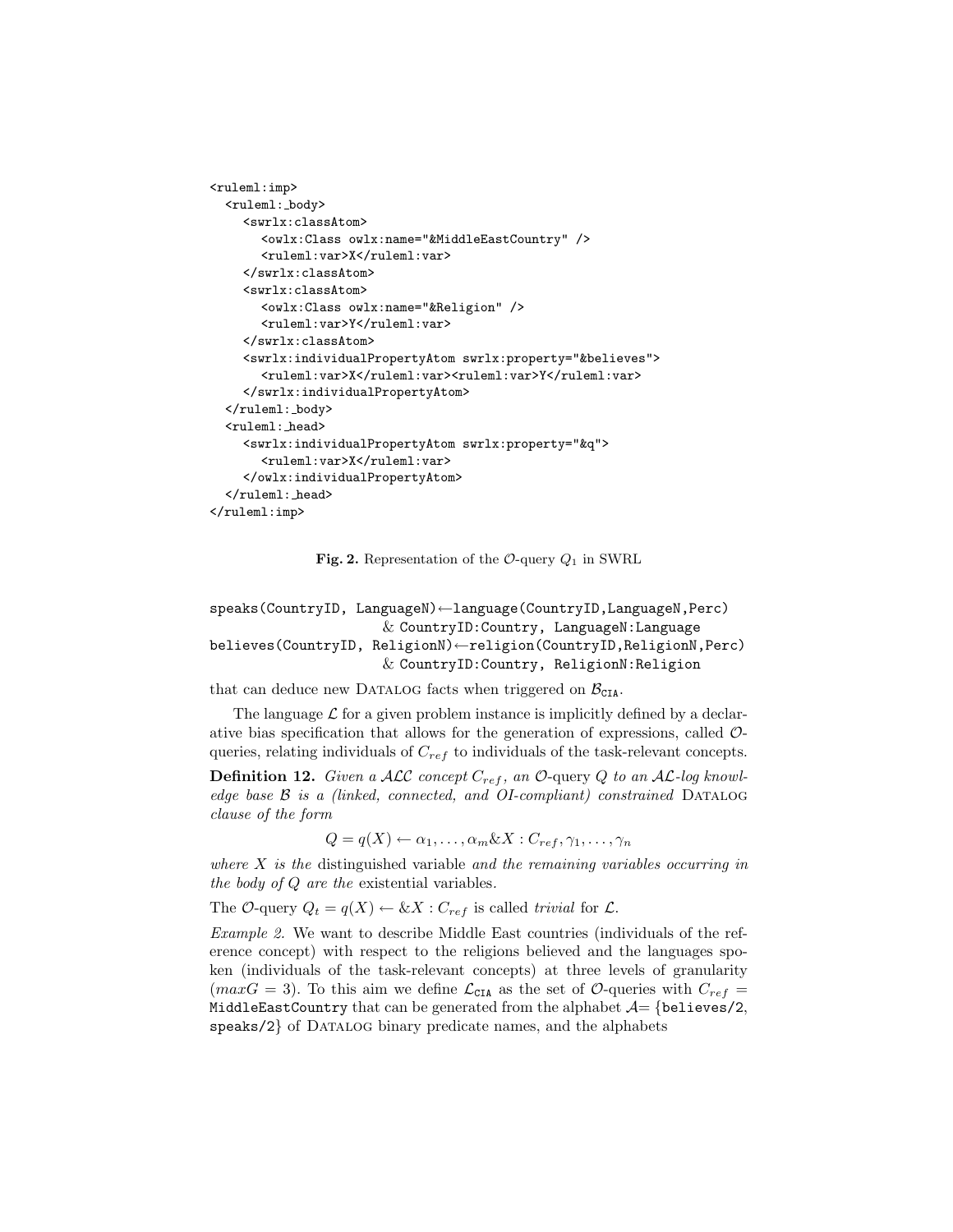$\varGamma^1\mathcal{=}~\{\texttt{Language},~\texttt{Religion}\}$ 

 $\mathit{\Gamma}^{2}{=}\text{ }\{\text{IndoEuropeanLanguage},\ldots,\text{MonotheisticRelation},\ldots\}$ 

 $\varGamma^3{=}\left\{ \texttt{IndolranianLanguage},\dots,\texttt{MuslimReligion},\dots\right\}$ 

of ALC concept names for  $1 \leq l \leq 3$ . Examples of O-queries in  $\mathcal{L}_{\text{CIA}}$  are:

 $Q_t = \mathsf{q}(\mathsf{X}) \leftarrow \& \ \mathsf{X}:\mathtt{MiddleEastCountry}$  $Q_1 = q(X) \leftarrow$  believes(X,Y) & X:MiddleEastCountry, Y:Religion  $Q_2 = q(X) \leftarrow$  believes(X,Y), speaks(X,Z) & X:MiddleEastCountry, Y:MonotheisticReligion, Z:IndoEuropeanLanguage  $Q_3 = q(X) \leftarrow$  believes(X,Y), speaks(X,Z) & X:MiddleEastCountry, Y:MuslimReligion, Z:IndoIranianLanguage

where  $Q_t$  is the trivial O-query for  $\mathcal{L}_{\text{CIA}}$ ,  $Q_1 \in \mathcal{L}_{\text{CIA}}^1$ ,  $Q_2 \in \mathcal{L}_{\text{CIA}}^2$ , and  $Q_3 \in \mathcal{L}_{\text{CIA}}^3$ . A representation of  $Q_1$  in SWRL is reported in Figure 2.

Being a special case of constrained DATALOG clauses,  $\mathcal{O}\text{-}$ queries can be  $\succeq_{\mathcal{B}}\text{-}$ ordered. Also note that the underlying reasoning mechanism of  $AL$ -log makes B-subsumption more powerful than generalized subsumption as illustrated in the following example.

*Example 3.* We want to check whether  $Q_1$   $\beta$ -subsumes the  $\mathcal{O}$ -query

 $Q_4$ = q(A)  $\leftarrow$  believes(A,B) & A:MiddleEastCountry, B:MonotheisticReligion belonging to  $\mathcal{L}^2_{\texttt{CIA}}$ . Let  $\sigma = {\texttt{A/a}, \texttt{B/b}}$  a Skolem substitution for  $Q_4$  w.r.t.  $\mathcal{B}_{\texttt{CIA}} \cup$  ${Q_1}$  and  $\theta = \{X/A, Y/B\}$  a substitution for  $Q_1$ . The condition (i) of Theorem 1 is immediately verified. It remains to verify that (ii)  $\mathcal{B}' =$ 

 $\mathcal{B}_{\text{CIA}} \cup \{\text{believes}(a, b), a:\text{MiddeEastCountry}, b:\text{MonotheisticReligion}\}\$  $\models$ believes(a,b)  $\&$  a:MiddleEastCountry, b:Religion.

We try to build a constrained SLD-refutation for

 $Q^{(0)} = \leftarrow$  believes(a,b) & a:MiddleEastCountry, b:Religion

in  $\mathcal{B}'.$  Let  $E^{(1)}$  be <code>believes(a,b)</code> . A resolvent for  $Q^{(0)}$  and  $E^{(1)}$  with the empty substitution  $\sigma^{(1)}$  is the constrained empty clause

# $Q^{(1)} = \leftarrow \&$  a:MiddleEastCountry, b:Religion

The consistency of  $\Sigma'' = \Sigma' \cup \{a: MiddleEastCountry, b:Religion\}$  needs now to be checked. The first unsatisfiability check operates on the initial tableau  $S_{1}^{(0)} = \varSigma' \cup \{\texttt{a:}\neg \texttt{MiddleEastCountry}\}.$  The application of the propagation rule  $\rightarrow_{\perp}$  to  $S_1^{(0)}$  produces the final tableau  $S_1^{(1)} = {\texttt{a}: \perp}.$  Therefore  $S_1^{(0)}$  is unsatisfiable. The second check starts with  $S_2^{(0)} = \Sigma' \cup \{\texttt{b:}\neg \texttt{Religion}\}.$  The rule  $\rightarrow_\sqsubseteq$  w.r.t. MonotheisticReligion $\sqsubseteq$ Religion, the only one applicable to  $S_2^{(0)},$  $\text{produces } S_2^{(1)} = \varSigma \cup \{\texttt{b:} \neg \texttt{Religion}, \, \texttt{b:} \neg \texttt{MonotheisticReligion} \sqcup \texttt{Religion}\}.$ By applying  $\rightarrow_\sqcup$  to  $S_2^{(1)}$  w.r.t. Religion we obtain  $S_2^{(2)} = \varSigma \cup \{\mathtt{b}\colon \neg \mathtt{Religion},$ b:Religion} which brings to the final tableau  $S_2^{(3)} = \{\mathtt{b}:\bot\}$  via  $\rightarrow_\bot$ .

Having proved the consistency of  $\Sigma''$ , we have proved the existence of a constrained SLD-refutation for  $Q^{(0)}$  in  $\mathcal{B}'$ . Therefore we can say that  $Q_1 \succeq_{\mathcal{B}} Q_4$ . Conversely,  $Q_4 \not\succeq_B Q_1$ . Similarly it can be proved that  $Q_2 \succeq_B Q_3$  and  $Q_3 \not\succeq_B Q_2$ .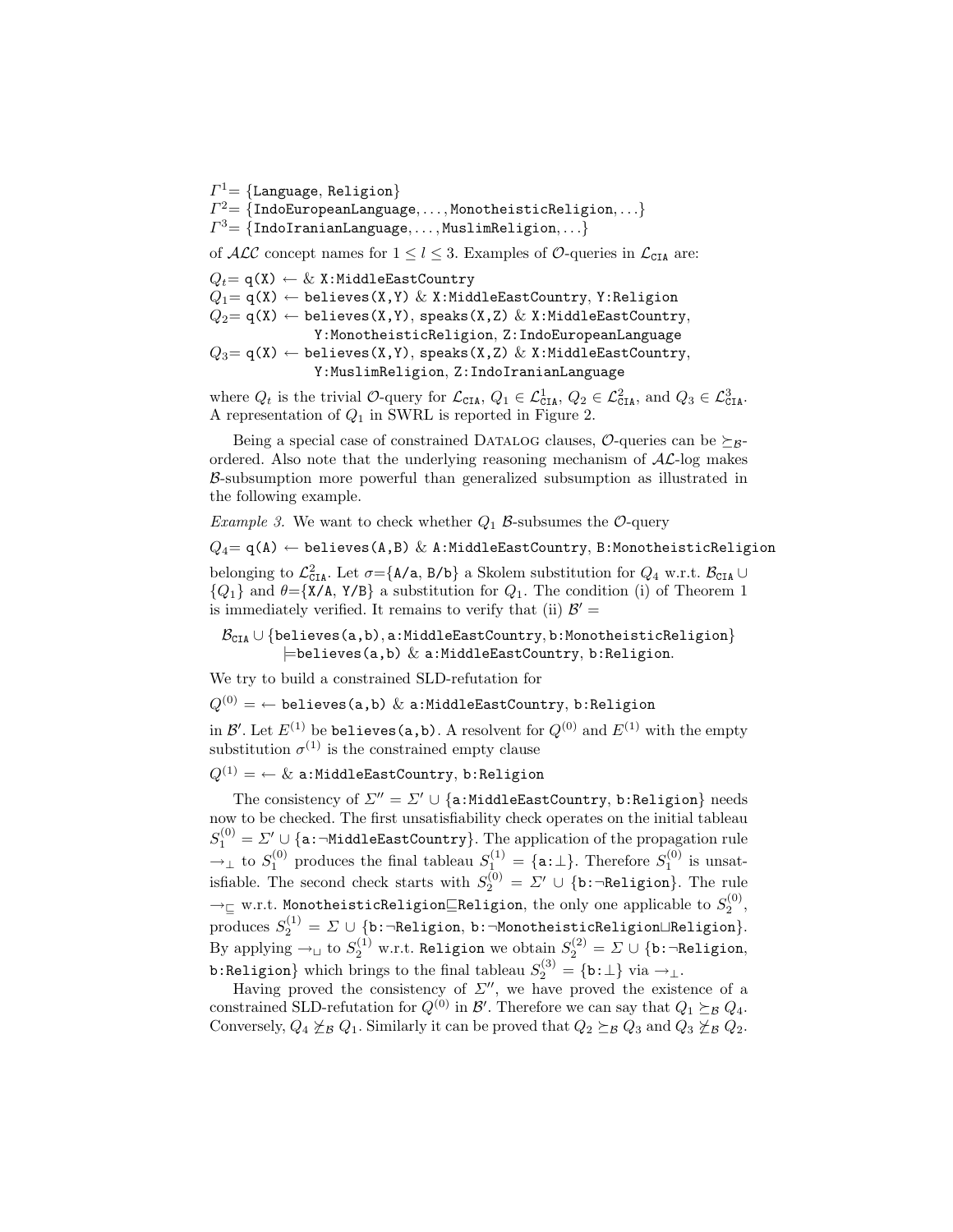*Example 4.* It can be easily verified that  $Q_1$   $\beta$ -subsumes the following query

 $Q_5 = q(A) \leftarrow$  believes(A,B), believes(A,C) & A:MiddleEastCountry, B:Religion

by choosing  $\sigma = \{A/a, B/b, C/c\}$  as a Skolem substitution for  $Q_5$  w.r.t.  $\mathcal{B}_{\text{CIA}} \cup \{Q_1\}$ and  $\theta = \{X/A, Y/B\}$  as a substitution for  $Q_1$ . Note that  $Q_5 \not\geq_B Q_1$  under the OI bias. Indeed this bias does not admit the substitution  $\{A/X, B/Y, C/Y\}$  for  $Q_5$ which would make possible to verify conditions (i) and (ii) of Theorem 1.

The coverage test reduces to query answering. An answer to an  $\mathcal{O}\text{-}$ query  $Q$ is a ground substitution  $\theta$  for the distinguished variable of Q. The conditions of well-formedness reported in Definition 3 guarantee that the evaluation of  $\mathcal{O}$ queries is sound according to the following notions of answer/success set.

**Definition 13.** An answer  $\theta$  to an  $\mathcal{O}$ -query  $Q$  is a correct (resp. computed) answer w.r.t. an  $AL$ -log knowledge base  $B$  if there exists at least one correct (resp. computed) answer to body( $Q$ ) $\theta$  w.r.t.  $\beta$ .

Therefore proving that an O-query Q covers an observation  $(q(a_i), \mathcal{A}_i)$  w.r.t. K equals to proving that  $\theta_i = \{X/a_i\}$  is a correct answer to Q w.r.t.  $\mathcal{B}_i = \mathcal{K} \cup \mathcal{A}_i$ .

*Example 5.* With reference to Example 1, the background knowledge  $\mathcal{K}_{\text{CIA}}$  encompasses the strcutural part and the intensional relational part of  $\mathcal{B}_{\text{CIA}}$ . We want to check whether the  $\mathcal{O}_{\text{-query}} Q_1$  reported in Example 2 covers the observation  $(q('IR'), A_{IR})$  w.r.t.  $\mathcal{K}_{\text{CIA}}$ . This is equivalent to answering the query

 $\leftarrow$  q('IR')

w.r.t.  $\mathcal{K}_{\texttt{CIA}} \cup \mathcal{A}_{\texttt{IR}} \cup Q_1$ . Note that  $\mathcal{A}_{\texttt{IR}}$  contains all the DATALOG facts concerning the individual IR.

The support of an O-query  $Q \in \mathcal{L}$  w.r.t. B supplies the percentage of individuals of  $C_{ref}$  that satisfy Q and is defined as

 $supp(Q, \mathcal{B}) = |$  answerset $(Q, \mathcal{B}) | / |$  answerset $(Q_t, \mathcal{B}) |$ 

where answerset $(Q, \mathcal{B})$  is the set of correct answers to Q w.r.t.  $\mathcal{B}$ .

Example 6. Since | answerset $(Q_1, \mathcal{B}_{\text{CIA}})$  |= 14 and | answerset $(Q_t, \mathcal{B}_{\text{CIA}})$  |=| MiddleEastCountry  $= 14$ , then  $supp(Q_1, \mathcal{B}_{\texttt{CIA}}) = 100\%$ .

It has been proved that  $\succeq_B$  is monotone w.r.t. supp [19]. This has allowed us to implement the levelwise search. The resulting ILP system has been called  $AL$ -QUIN ( $AL$ -log Query Induction) [18,16].

## 5 Final Remarks

Building rules on top of ontologies is a task that can be automated by applying Machine Learning algorithms to data expressed with hybrid formalims combining DLs and Horn clauses. Learning in DL-based hybrid languages has very recently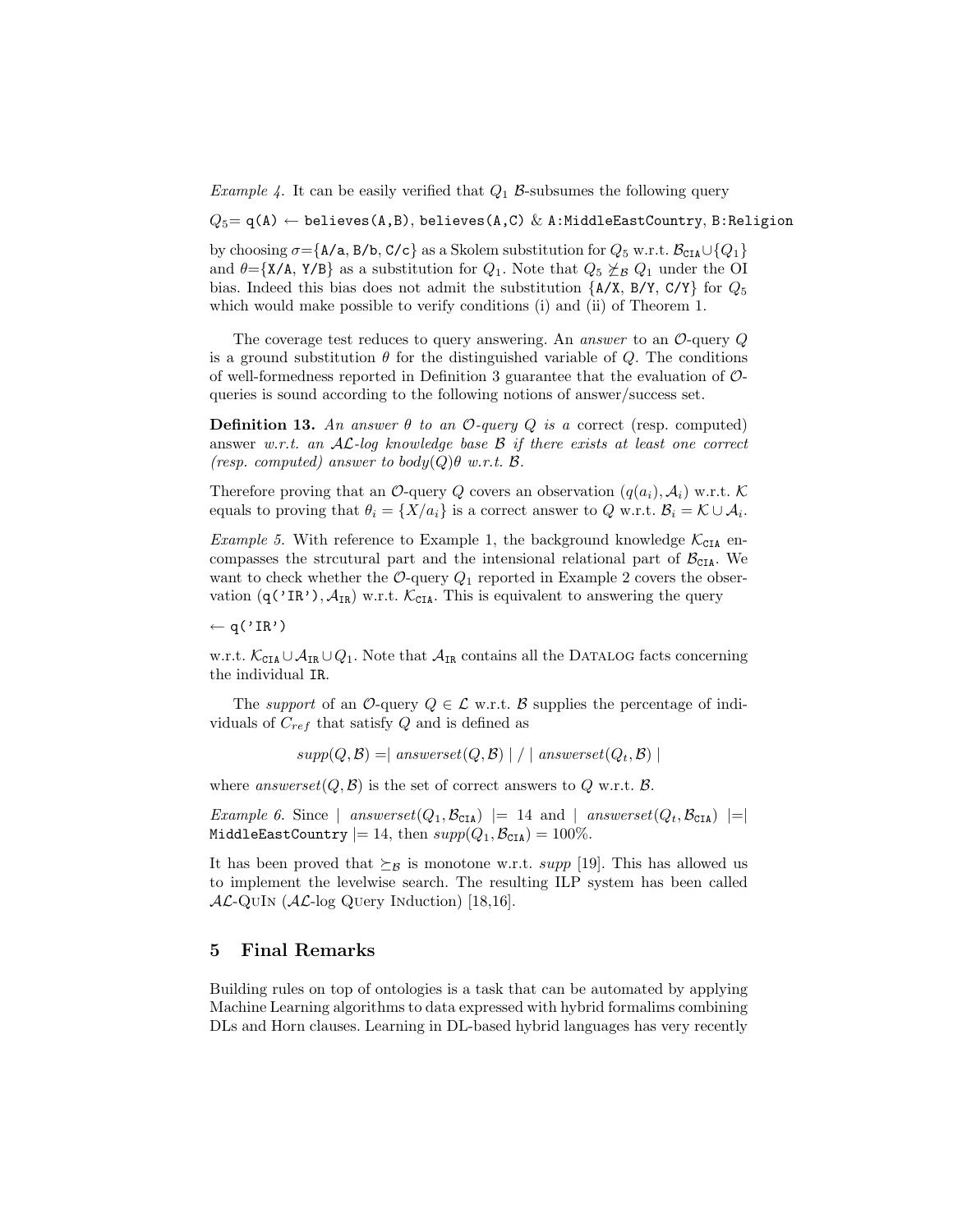attracted attention in the ILP community. In [23] the chosen language is Carin- $ALN$ , therefore example coverage and subsumption between two hypotheses are based on the existential entailment algorithm of Carin [15]. Following [23], Kietz studies the learnability of CARIN- $ALN$ , thus providing a pre-processing method which enables ILP systems to learn CARIN- $ALN$  rules [14]. In [19], Lisi and Malerba propose  $AL$ -log as a KR&R framework for the induction of association rules. Closely related to DL-based hybrid systems are the proposals arising from the study of many-sorted logics, where a first-order language is combined with a sort language which can be regarded as an elementary DL [10]. In this respect the study of a sorted downward refinement [11] can be also considered a contribution to learning in hybrid languages.

The main contribution of this paper is the definition of a framework for learning in  $AL$ -log. It extends previous work on the case of characteristic induction from interpretations [18,16] to the general case, i.e. independent on both the scope of induction and the representation of the observations. We would like to emphasize that  $AL$ -log has been preferred to CARIN for two desirable properties which are particularly appreciated in ILP: safety and decidability. For the future we plan to extend the framework towards more expressive hybrid languages along the direction shown in [22] in order to make it closer to SWRL. Also we wish to investigate other instantiations of the framework, e.g. the ones having prediction as the scope of induction.

Acknowledgement This work has been partially supported by the 2005 project "Apprendimento Induttivo per la Annotazione su Base Semantica di Documenti" funded by the Università degli Studi di Bari.

## References

- 1. F. Baader, D. Calvanese, D. McGuinness, D. Nardi, and P.F. Patel-Schneider, editors. The Description Logic Handbook: Theory, Implementation and Applications. Cambridge University Press, 2003.
- 2. T. Berners-Lee, J. Hendler, and O. Lassila. The Semantic Web. Scientific American, May, 2001.
- 3. H. Blockeel, L. De Raedt, N. Jacobs, and B. Demoen. Scaling Up Inductive Logic Programming by Learning from Interpretations. Data Mining and Knowledge Discovery, 3:59–93, 1999.
- 4. A. Borgida. On the relative expressiveness of description logics and predicate logics. Artificial Intelligence, 82(1–2):353–367, 1996.
- 5. W. Buntine. Generalized subsumption and its application to induction and redundancy. Artificial Intelligence, 36(2):149–176, 1988.
- 6. S. Ceri, G. Gottlob, and L. Tanca. Logic Programming and Databases. Springer, 1990.
- 7. L. De Raedt and L. Dehaspe. Clausal Discovery. Machine Learning, 26(2–3):99– 146, 1997.
- 8. F.M. Donini, M. Lenzerini, D. Nardi, and A. Schaerf. AL-log: Integrating Datalog and Description Logics. Journal of Intelligent Information Systems, 10(3):227–252, 1998.